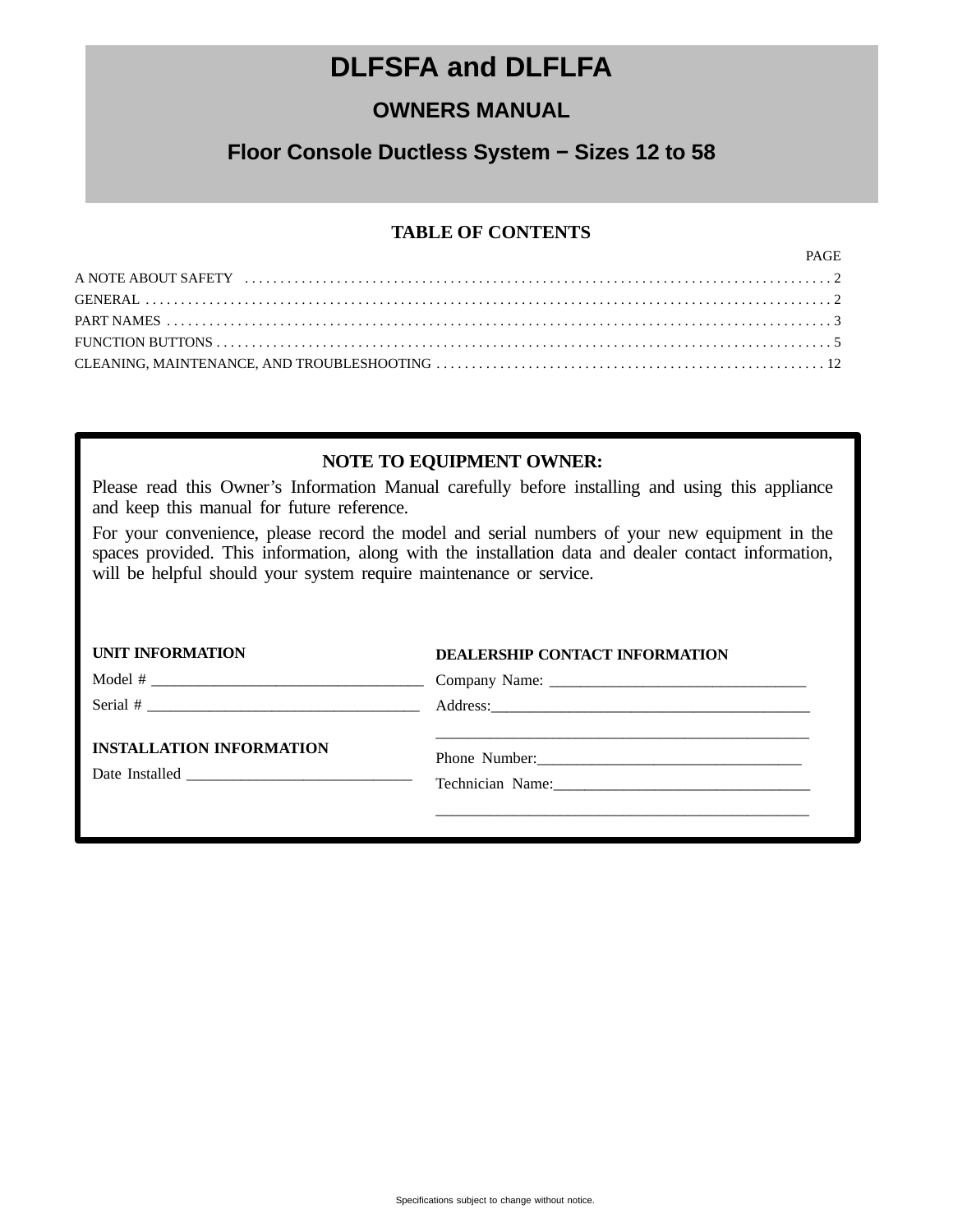## <span id="page-1-0"></span>**NOTE ABOUT SAFETY**

Any time you see this symbol  $\Delta$  in manuals, instructions and on the unit, be aware of the potential for personal injury. There are three levels of precaution:

**DANGER** identifies the most serious hazards which will result in severe personal injury or death.

**WARNING** signifies hazards that could result in personal injury or death.

**CAUTION** is used to identify unsafe practices which could result in minor personal injury or product and property damage.

**NOTE** is used to highlight suggestions which will result in enhanced installation, reliability, or operation.

## **! WARNING**

#### **PERSONAL INJURY, DEATH AND / OR PROPERTY DAMAGE HAZARD**

Failure to follow this warning could result in personal injury, death or property damage.

Improper installation, adjustment, alteration, service, maintenance, or use can cause explosion, fire, electrical shock, or other conditions which may cause personal injury or property damage. Consult a qualified installer, service agency,

or your distributor or branch for information or assistance. The qualified installer or service agency must use factory−authorized kits or accessories when modifying this

product.

Read and follow all instructions and warnings, including labels shipped with or attached to unit before operating your new air conditioner.

## **GENERAL**

The console fan coil unit provides quiet, maximum comfort. In addition to cooling and/or heating, the console fan coil unit matched with an outdoor condensing unit filters and dehumidifies the air in the room to provide maximum comfort.

IMPORTANT: The console fan coil unit should be installed by authorized personnel only; using approved tubing and accessories. If technical assistance, service or repair is needed, contact the installer. The console fan coil unit can be set up and operated from the remote control (provided). **If the remote is misplaced, the system can be operated from the "Auto" setting on the unit.**

#### **Operating Modes**

The console fan coil unit has five operating modes:

- $\bullet$ Fan only
- $\bullet$ Auto
- $\bullet$ Heating (heat pump models only)
- $\bullet$ Cooling
- $\bullet$ Dehumidification (DRY)

#### **Fan Only**

In **FAN ONLY** mode, the system filters and circulates the room air without changing room air temperature.

#### **Auto**

In **AUTO** mode, the system automatically cools or heats the room according to the user−selected set point.

**NOTE: AUTO** mode is recommended for use on single zone applications only. Using Auto changeover on multi−zone applications could set an indoor unit to **STANDBY** mode, indicated with two dashes (−−) on the display, which will turn off the indoor unit until all the indoor units are in the same mode (**COOLING** or **HEATING**). Heating is the system's priority mode. Simultaneous **HEATING** and **COOLING** is not allowed.

#### **Heating**

In **HEATING** mode, the system heats and filters the room air.

#### **Cooling**

In **COOLING** mode, the system cools, dries and filters the room air. **Dehumidification (DRY)**

In **DEHUMIDIFICATION** mode, the system dries, filters and slightly cools the room air temperature. This mode prioritizes air dehumidification but it *does not* take the place of a dehumidifier.

#### **Wireless Remote Control**

The remote control transmits commands to set up and operate the system. The control has a window display panel that displays the current system status. The control can be secured to a surface when used with the mounting bracket provided.

#### **Wired Remote Control (Optional)**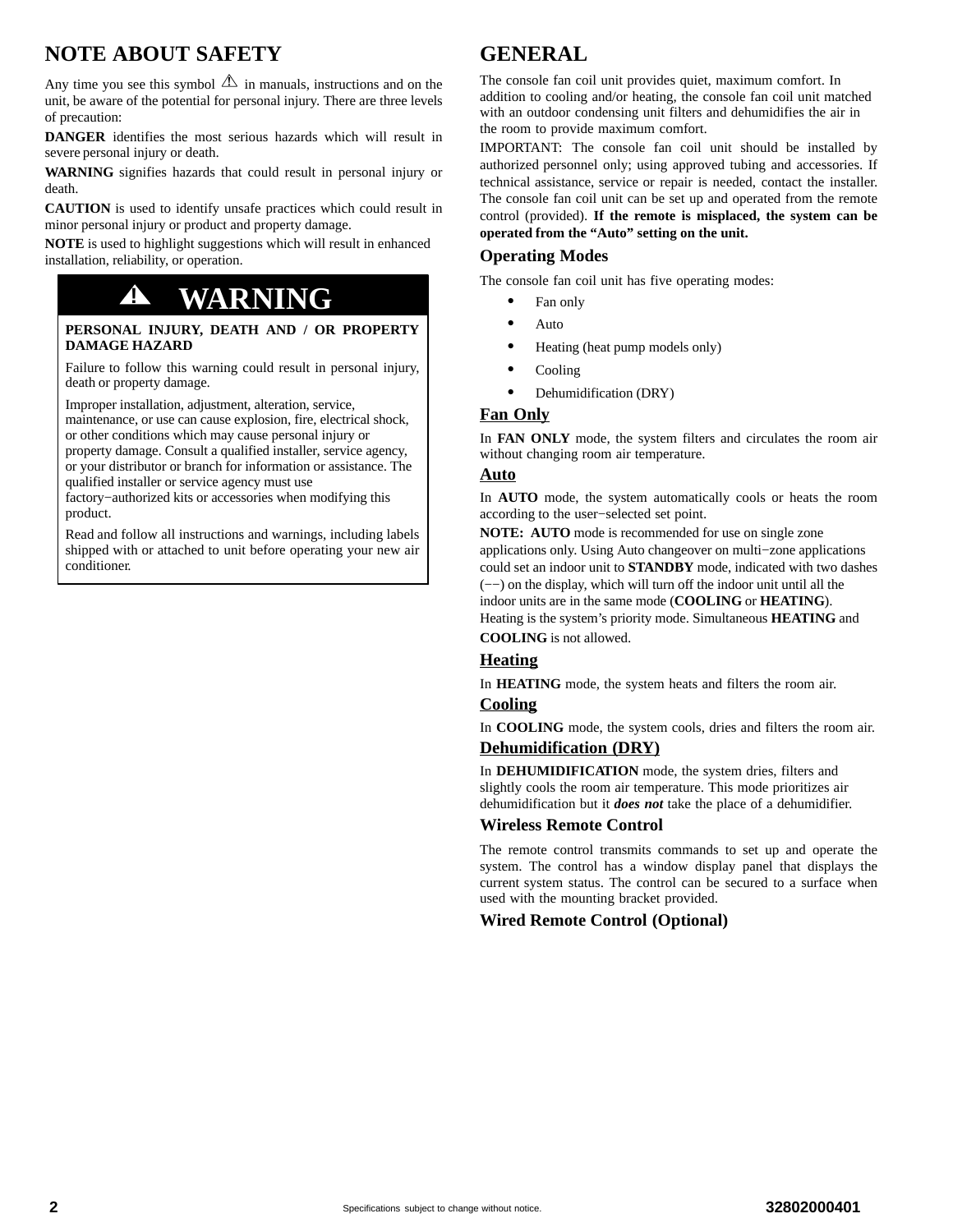### <span id="page-2-0"></span>**PART NAMES**



**Fig. 1 - Parts List (Console)**

### **INDOOR UNIT DISPLAY PANEL**



**Fig. 2 - Display Panel**

A150655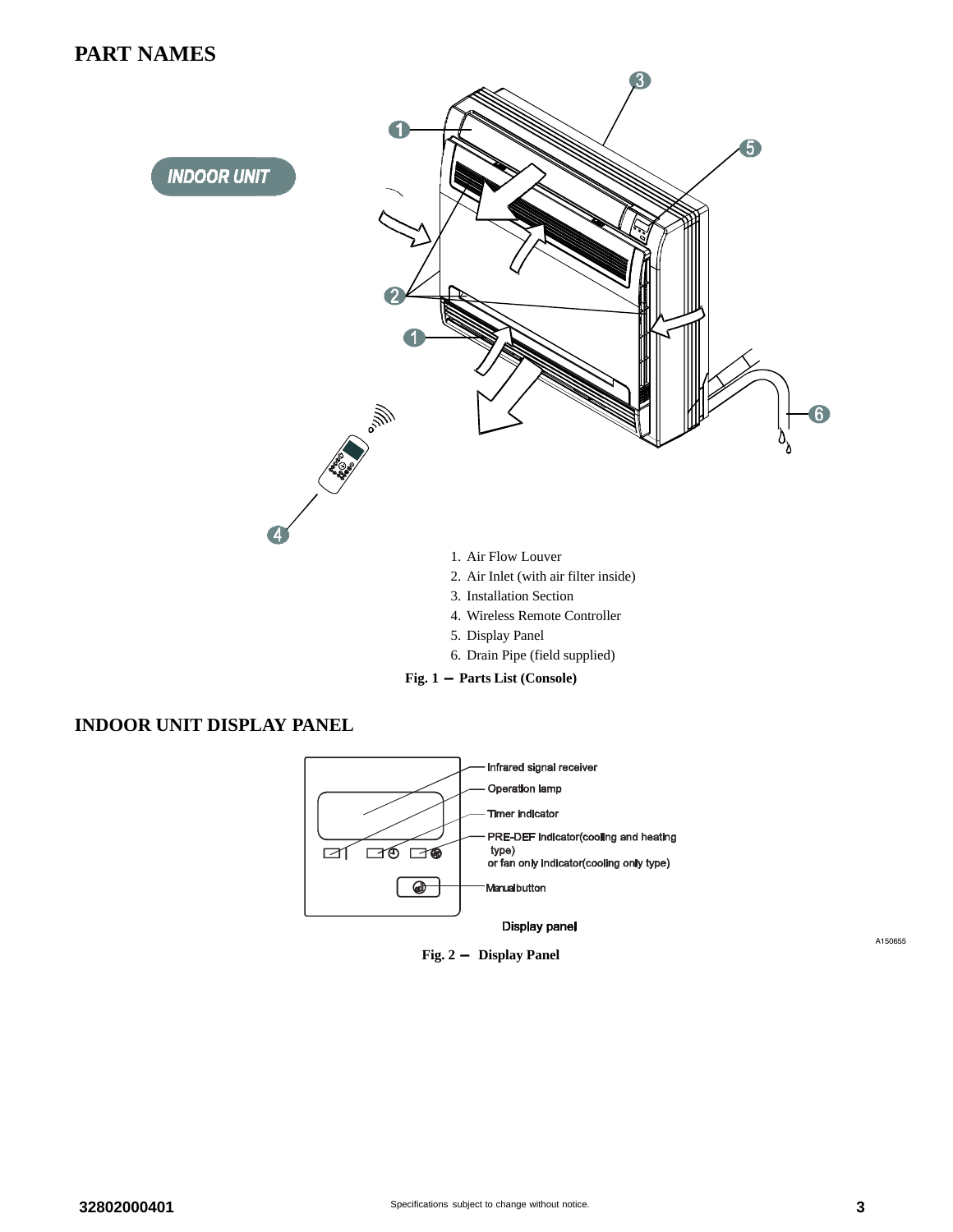## <span id="page-3-0"></span>**FUNCTION BUTTONS**

Before you begin using your new air conditioner, make sure to familiarize yourself with the remote control. The following is a brief introduction to the remote control.



**Fig. 3 - Remote Controller Buttons**

1. ON/OFF Button  $(1)$ 

This button turns the unit ON and OFF.

2. UP Button ( $\sim$ ) and DOWN Button ( $\vee$ ) Press these buttons to increase or decrease the set temperature or Timer setting hours.

3. Fan Button  $(\frac{45}{3})$ 

Used to select the fan speed in four steps: HIGH → MED → LOW → AUTO

#### **NOTE**:

Hold down this button for at least 2 seconds to activate/cancel Silent mode. Due to low frequency operation of the compressor, it may result in insufficient cooling and heating capacity.

4. Fan Button  $(\frac{4}{9})$ 

Used to select the fan speed in four steps: AUTO→ LOW→ MED→ HIGH

You cannot switch the fan speed in AUTO or DRY mode.

**NOTE**: Hold down this button for at least 2 seconds to activate/cancel Turbo mode. Turbo function enables the unit to reach the preset temperature at cooling or heating operation in the shortest time. If the indoor unit does not support this function, there is no corresponding operation happening when this button is pressed.

5. Swing Button  $\binom{65}{}$ 

Used to stop or start horizontal louver movement. Hold down this button for 2 seconds to start/stop vertical louver movement.

6. Set Button

Used to initiate the following functions in the sequence below, in conjunction with the  $\Lambda$  and  $\vee$  buttons.

(\* Indicates optional functions)

Press the SET button to select the desired function. The selected symbol will flash on the display area. Then press the  $\land$  or  $\lor$ button to confirm.

#### SLEEP Function  $(\bigotimes^{\mathcal{B}})$

This function maintains the most comfortable temperature and saves energy. It is available in COOL, HEAT, or AUTO modes only.

 $*$  FRESH Function  $(\mathscr{D})$ 

Not available on this unit.

\* SELF CLEAN Function  $(\frac{\mathscr{C}^2}{\mathscr{C}})$ 

In SELF CLEAN mode, the unit automatically cleans and dries the Evaporator and keeps it fresh for the next operation.

#### \* FOLLOW ME Function  $(\triangle)$

When the Follow Me function is activated, the remote display is the actual temperature at its location. The remote control will send this signal to the unit every 3 minutes until the FOLLOW ME button is pressed again.

- 7. Shortcut Button
- - Used to restore the current settings or resume previous settings.
- - The first time connecting to power, if the SHORTCUT button is pressed, the unit will operate in AUTO mode, 80°F, and the fan speed is Auto.
- - Push this button when the remote controller is on, and the system automatically reverts back to the previous settings including operating mode, setting temperature, fan speed level, and sleep feature (if activated).
- - If this button is pressed more than 2 seconds, the system automatically restores the current operation settings including operating mode, setting temperature, fan speed level, and sleep feature (if activated).
- 8. Mode Button

Press this button to modify the unit mode in the following sequence:

9. LED Button ( $\mathcal{D}_1$ )

Press this button to turn ON/OFF the indoor screen display.

**NOTE**: Pressing and holding the LED and SWING buttons together for 3 seconds will alternate the temperature display between °C and °<sup>F</sup> scales.

10. LOCK Function

Press SHORT CUT and LED buttons together to lock or unlock the keyboard.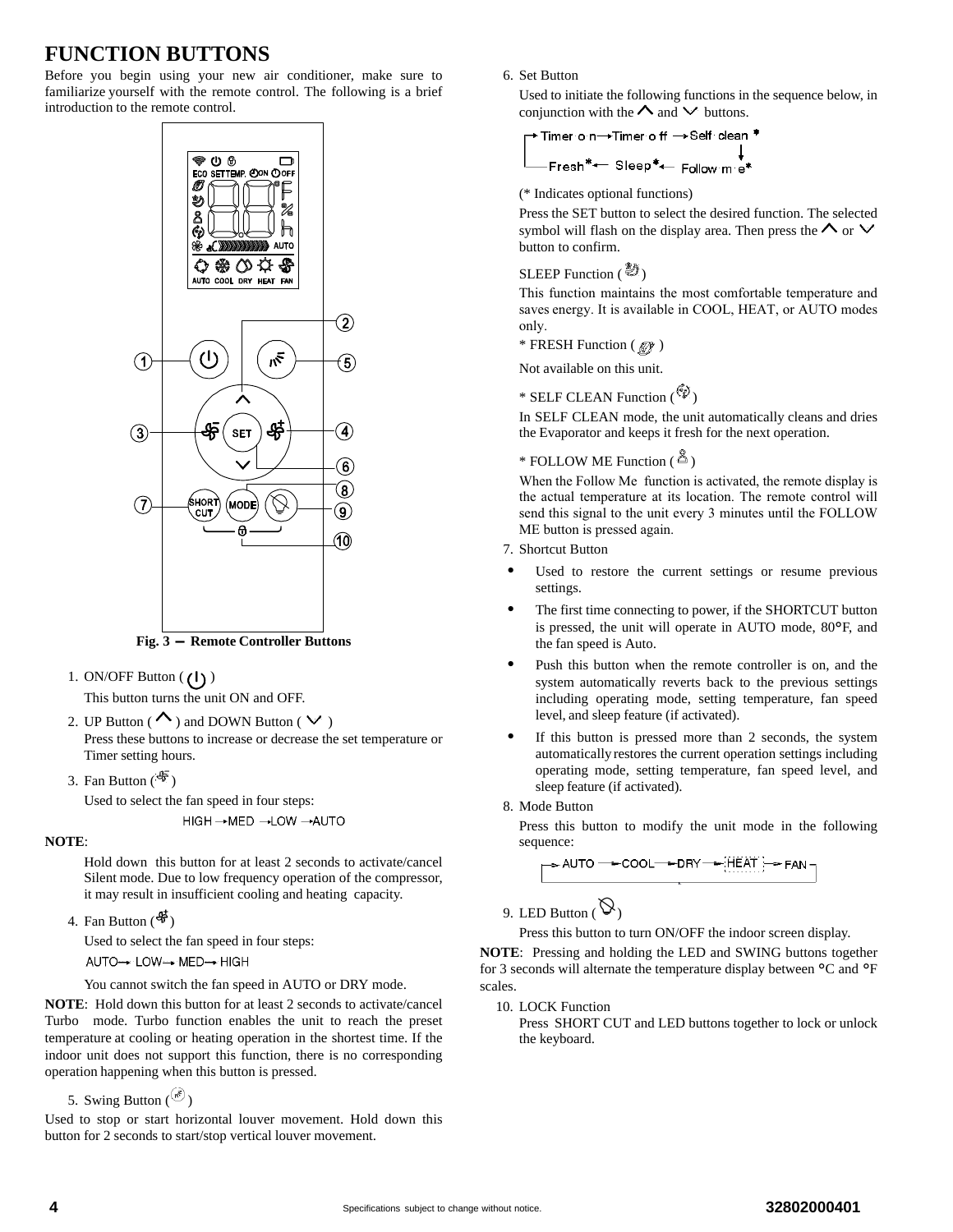| WIRELESS REMOTE DISPLAY |                                   |                                                 |      |                        |
|-------------------------|-----------------------------------|-------------------------------------------------|------|------------------------|
|                         | Š,                                | . A<br>(!)                                      |      | D                      |
|                         |                                   | ECO SET TEMP. OON OOFF                          |      |                        |
|                         | $\mathbb{C}^{\circ}_{\mathbb{R}}$ |                                                 |      | ⊚<br>Θ.<br><b>AUTO</b> |
|                         |                                   |                                                 |      |                        |
|                         |                                   |                                                 |      |                        |
|                         |                                   | AUTO COOL DRY HEAT<br>Fig. $4 - LCD$ Indicators |      | <b>FAN</b>             |
|                         |                                   |                                                 |      |                        |
| AUTO                    | COOL                              | DRY                                             | HEAT | FAN                    |
|                         |                                   | Fig. $5 -$ Modes                                |      |                        |

| Ş          | Displayed when data transmitted                                           |                |  |  |  |
|------------|---------------------------------------------------------------------------|----------------|--|--|--|
| U          | Displayed when remote controller is ON                                    |                |  |  |  |
| <b>៣</b>   | Battery display (low battery detection)                                   |                |  |  |  |
| ∩          | Indicated LOCK feature is activated                                       |                |  |  |  |
| ECO        | Displayed in ECO mode operation                                           |                |  |  |  |
| ЮC         | Displayed when TIMER ON time is set                                       |                |  |  |  |
|            | ( I) OFF Displayed when TIMER OFF time is set                             |                |  |  |  |
|            | Show set temperature, room<br>temperature, or time under TIMER<br>setting |                |  |  |  |
| 8          | Indicates that the air conditioner is<br>operating in Follow me mode      |                |  |  |  |
| ØJ         | Displayed in Fresh operation                                              |                |  |  |  |
| (وه)<br>په | Displayed in Self clean operation                                         |                |  |  |  |
| á          | Displayed when Silent feature is activated                                |                |  |  |  |
| 窎          | Displayed in Sleep Mode operation                                         |                |  |  |  |
|            | Fan speed indication                                                      |                |  |  |  |
| ₩          | W)                                                                        | Low speed      |  |  |  |
| ₩          | <b>SANDARIA</b>                                                           | Medium speed   |  |  |  |
| ₩          | <b><i>BARBARARA</i></b>                                                   | High speed     |  |  |  |
| ₩          | <b>ANANANANANAN</b> AUTO                                                  | Auto fan speed |  |  |  |

**Fig. 6 - Mode Display**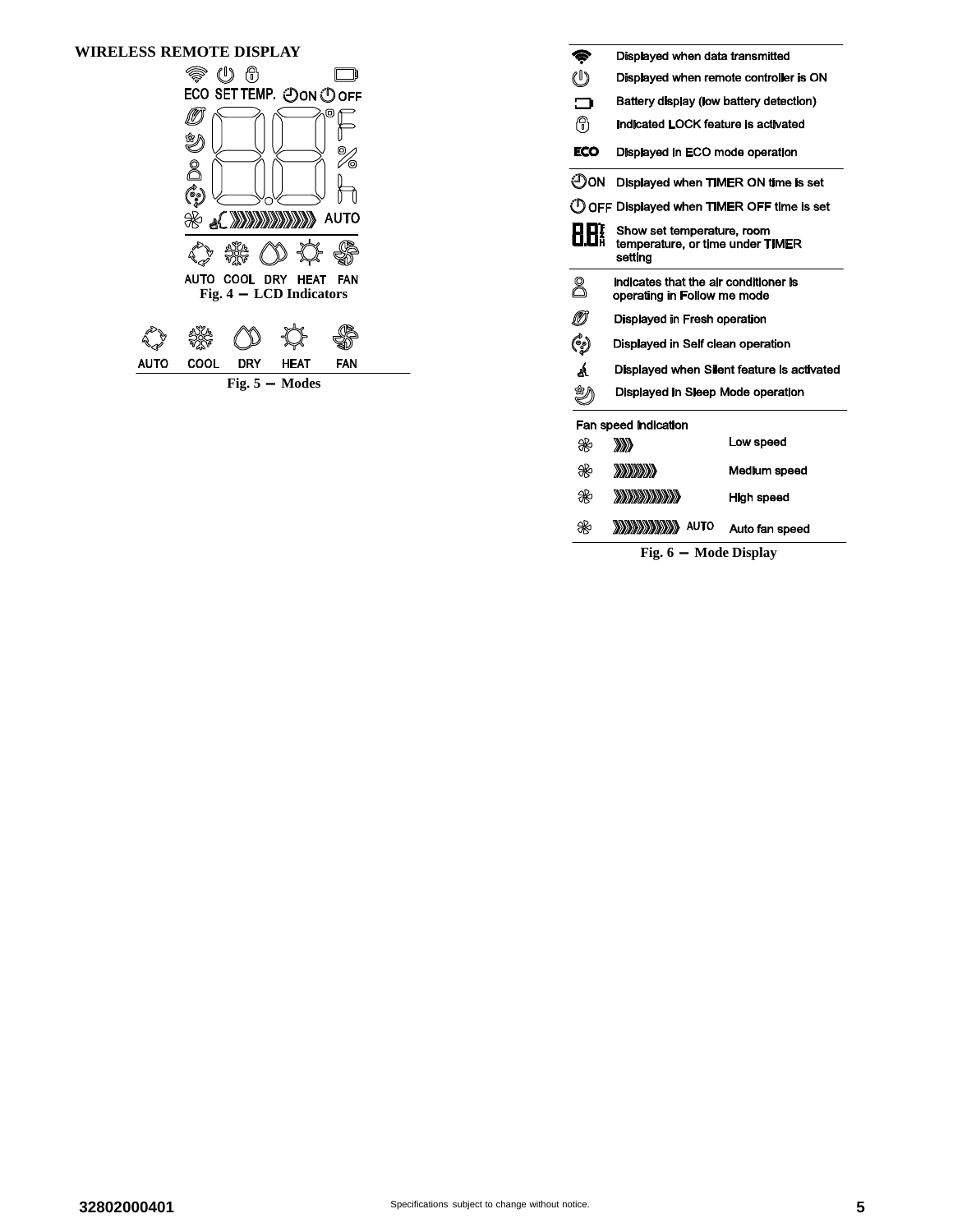## **REMOTE CONTROL**

## ! **CAUTION**

#### **EQUIPMENT DAMAGE HAZARD**

Failure to follow this caution may result in equipment damage.

Handle the control with care and avoid getting the control wet.

IMPORTANT: The remote control can operate the unit from a distance of up to 26 ft. (8 m) as long as there are no obstructions.

When the timer function is used, the remote control should be kept in the vicinity of the fan coil (within 26 ft. / 8 m).

The remote control can perform the following basic functions:

- $\bullet$ Turn the system **ON** and **OFF**
- -Select operating mode
- $\bullet$ Adjust room air temperature set point and fan speed
- -Adjust airflow direction

Refer to the *Remote Control Function* section for a detailed description of all the capabilities of the remote control.

#### **Battery Installation**

Two AAA 1.5v alkaline batteries (included) are required for operation of the remote control.

To install or replace batteries:

- 1. Slide the back cover off the control to open the battery compartment.
- 2. Insert batteries. Follow the polarity markings inside the battery compartment.
- 3. Replace the battery compartment cover.

#### **NOTE:**

- 1. When replacing batteries, do not use old batteries or a different type battery. This may cause the remote control to malfunction.
- 2. If the remote is not going to be used for several weeks, remove the batteries. Otherwise battery leakage may damage the remote control.
- 3. The average battery life under normal use is about 6 months.
- 4. Replace the batteries when there is no audible beep from the indoor unit or if the Transmission Indicator fails to light.
- 5. When batteries are removed, the remote control erases all pro grammed settings. The control must be reprogrammed after insertion of new batteries.

## **Remote Control Operation − Quick Start**

**NOTE: When transmitting a command from the remote control to the unit, be sure to point the control toward the right side of the unit. The unit confirms receipt of a command by sounding an audible beep.**

- 1. Turn the unit on by pushing the **ON/OFF** button.
- 2. If there is a preference for  $\degree$ C rather than  $\degree$ F (default), press and hold the increase ▲ and decrease ▼ temperature set point buttons together for approximately 3 seconds.
- 3. Select the desired mode by pushing the mode button.

$$
\rightarrow \text{AUTO} \longrightarrow \text{COOL} \longrightarrow \text{DRY} \longrightarrow \underbrace{\text{HEAT}} \longrightarrow \text{FAN} \longrightarrow \text{TAN}
$$

$$
Fig. 7 - Modes
$$

- 4. Select the temperature set point by pointing the control toward the unit and pressing the increase/decrease temperature set point buttons until the desired temperature appears on screen.
- 5. Select the desired fan speed by pressing the **FAN** button.

#### **NOTE: If the unit is operating in DRY or AUTO mode, the fan speed will be automatically set.**

6. Set the airflow direction. When the unit is turned on, the up−down airflow louvers default to the cooling or heating position. The user can adjust the horizontal up−down airflow louver position by pushing the **DIRECT** button or have continuous louver movement by pressing the **SWING** button.

#### **Manual Operation**

If the remote control is lost, damaged, or the batteries are exhausted, the **MANUAL** button can be used to run the unit.

When the **MANUAL** button is pressed once, the **AUTO** mode takes affect (heat or cool). When this button is pressed twice, the system enters the **TEST** mode and runs for 30 minutes in the **COOLING** mode (it runs in **AUTO** mode afterward). When pressed three times, the system turns OFF.



A150656

**Fig. 8 - Manual Button**

The set conditions of manual operation are as follows:

- Preset set point:  $76^{\circ}$ F (24 $^{\circ}$ C)
- -Fan speed: **AUTO**
- - Discharge air direction: Pre−set position based on operation in **COOL** or **HEAT** mode.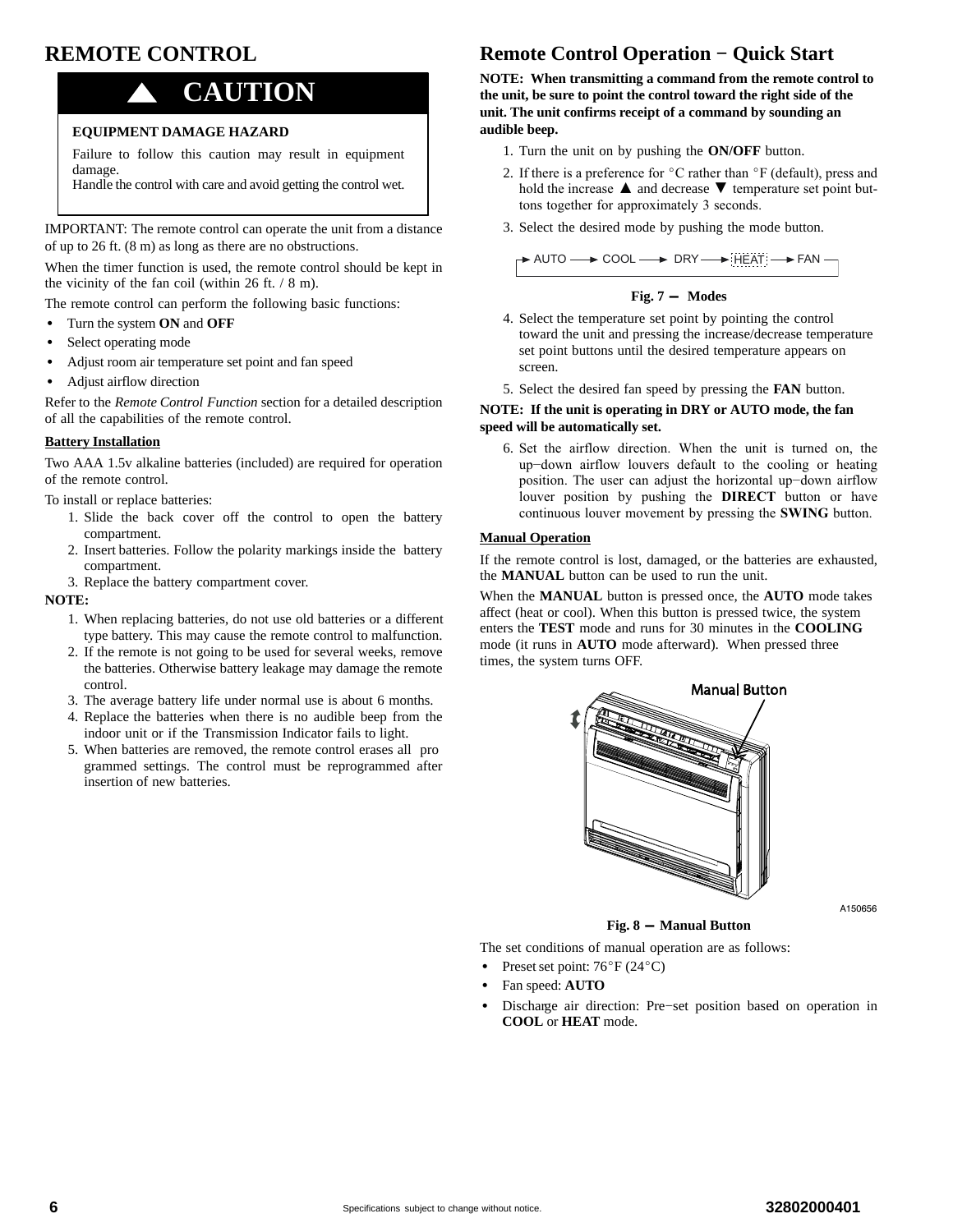## **REMOTE CONTROL FUNCTIONS**

#### **Pressing the On/Off Button**

When the air conditioner is not in operation, the remote control displays the last set point and mode.

-Press ON/OFF to start the unit.

- The unit starts in the last operating mode and set point. The ON/OFF indicator appears.

-Press On/Off to stop the unit.

- All the indicator lights on the unit go out, and the remote control displays the set point and mode.

**NOTE**: If the On/Off button is pressed too soon after a stop, the compressor will not start for 3 to 4 minutes due to the inherent protection against frequent compressor cycling. The unit only emits an audible beep when the signals are received correctly.

#### **Selecting an Operating Mode**

Use OPERATING mode to select one of the available modes.



#### **Setting the Room Temperature Set Point**

Press the increase temperature set point  $\triangle$  and decrease  $\nabla$  buttons to raise or lower the temperature. The unit confirms the signal receipt with a beep and the value of the set temperature appears on the display and changes accordingly. The temperature can be set between  $62E$ F (17°C) and 86°F (30°C) in increments of 1°F or 1°C.

**NOTE**: In the COOLING mode, if the temperature selected is higher than the room temperature, the unit will not start. The same applies for the HEATING mode if the selected temperature is lower than the room temperature.

#### **Selecting the Fan Speed**

| $\rightarrow$ AUTO $\rightarrow$ LOW $\rightarrow$ MED $\rightarrow$ HIGH- |  |  |  |  |
|----------------------------------------------------------------------------|--|--|--|--|

#### **Fig. 10 - Fan Speeds**

The fan speed can be selected by pressing FAN.

**NOTE**: When the unit is on, the fan runs continuously in cooling or heating. When in heating, there might be situations where the fan will slow down or shut off to prevent cold blow.

### **Selecting the Up**-**Down Airflow Louver Position**

To optimize comfort, the horizontal louver should be adjusted as shown below.

#### **When COOLING**

Adjust the up-down airflow louver downwards or horizontally (see Fig. 10).



#### **When HEATING**

Adjust the up-down airflow louver vertically (see Fig. 8).



The horizontal up – down airflow louvers can be adjusted by pressing SWING on the remote control. Press SWING to set the louvers to a stationary position or to move continuously. The up – down airflow louver position is stored in the settings, however it is deactivated when the TURBO or MANUAL settings are set, or when a power interruption takes place.

#### **Air Direction**

Press SWING repeatedly to choose one of the up – down airflow louver positions. Every time SWING is pushed, the specific louver swings 30 degrees. In the COOLING, DEHUMIDIFICATION, and FAN ONLY degrees. In the COOLING, DEHOMIDIFICATION, and FAIN ONLY<br>modes, the up – down airflow louver swings in the cooling range. In the HEATING mode, the louver swings in the heating range.

**NOTE**: Always use the remote control to adjust the up  $-\text{down}$  airflow louver position, otherwise abnormal operation may occur. If the horizontal louver is manually adjusted out of its range, power the unit off and then back on again.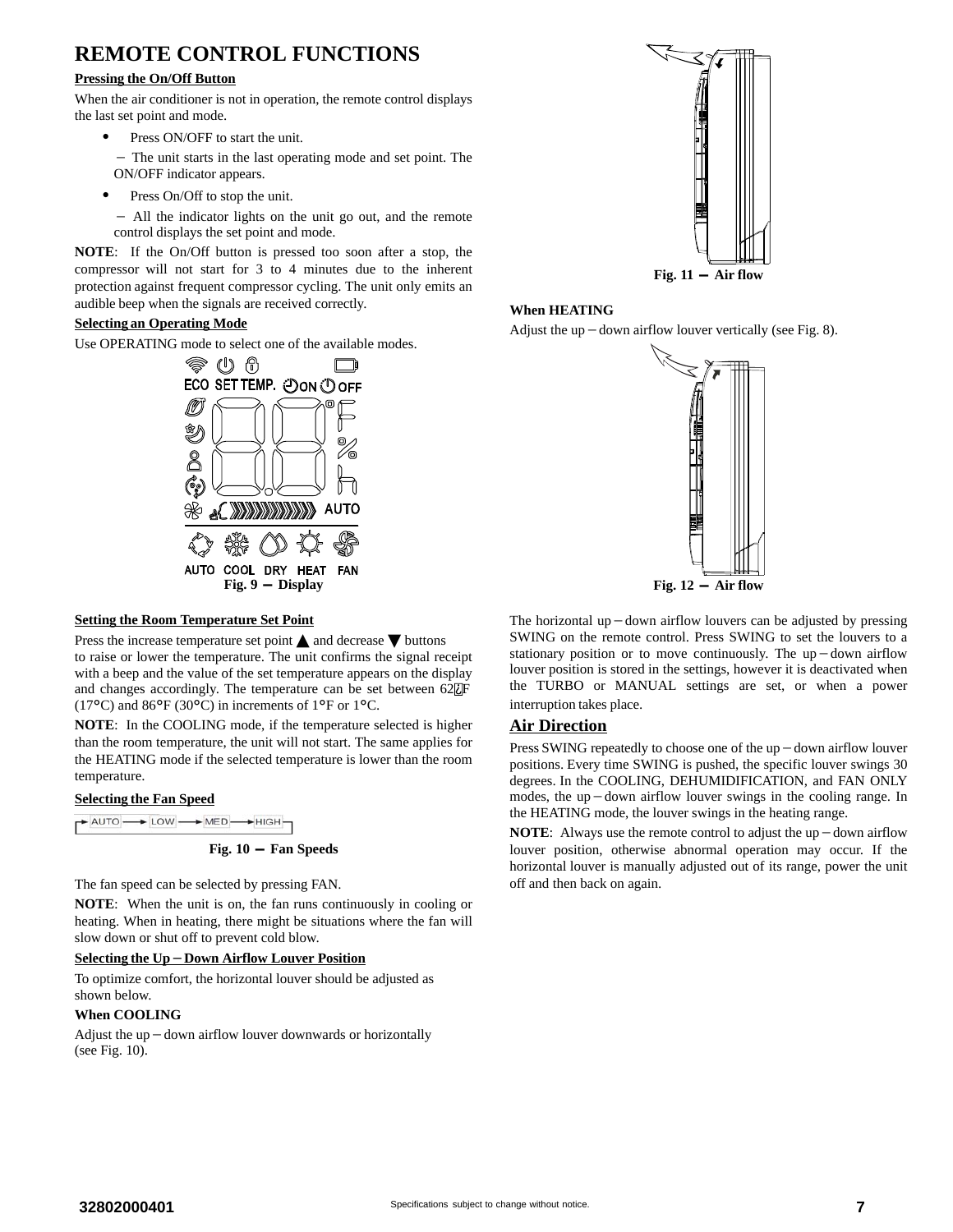#### **Auto Swing**

For automatic horizontal up−down airflow louver swing, push SWING.



**Fig. 13 - Manual Buttons**

#### **Selecting Right − Left Direction of the Louver**

The right−left louvers can be adjusted manually to direct the airflow to achieve optimal comfort in the space a knob can be found on the right side and the left side of the louvers.



**Fig. 14 - Louver**

## **! CAUTION**

Do not adjust the up−down airflow louver by hand. When adjusting by hand, the mechanism may not operate properly or condensation may drip from the air outlets.

#### **Adjust the Air Flow Direction Left and Right**

Hold the knob and move the louver. Locate the knob on the left−side and the right−side blades (See Figure 10 above).

#### **AIRFLOW SELECTION**

1. Open the front panel.

# **! CAUTION**

Before opening the front panel be sure to stop the operation and turn the breaker OFF.

Do not touch the metal parts on the inside of the indoor unit, as it may result in injury.

2. Make the airflow selection that best suits you.

When setting the air flow selection switch to  $^{\square}$ .

The air conditioner automatically determines the appropriate blowing pattern based on the operating mode or situation.

**Table 1—Operating Mode**

| Operating<br>Mode  | <b>Cool Mode</b>                                                                                                                                             |                                                                                                                                                                                                           | <b>Heat Mode</b>                              |                                                                                                                |
|--------------------|--------------------------------------------------------------------------------------------------------------------------------------------------------------|-----------------------------------------------------------------------------------------------------------------------------------------------------------------------------------------------------------|-----------------------------------------------|----------------------------------------------------------------------------------------------------------------|
| Situation          | When the<br>room totally<br>cools, or<br>when one<br>hour has<br>passed since<br>turning on<br>the air<br>conditioner                                        | At operation<br>start or other<br>times when<br>the room is<br>not totally<br>cooled.                                                                                                                     | At times other<br>than below<br>(normal time) | At the start or<br>when the air<br>temp. is low.                                                               |
| Blowing<br>Pattern | So air does<br>not come into<br>direct contact<br>with people,<br>air is blown<br>from the<br>upper air<br>outlet, and<br>the<br>room temp. is<br>equalized. | Air is blown from the upper<br>and lower air outlets for high<br>speed cooling during the<br><b>COOL</b> mode, and for filling<br>the room with warm air<br>during the <b>HEAT</b> mode<br>(see Fig. 14). |                                               | So air does<br>not come into<br>direct contact<br>with people,<br>air blows<br>from the<br>upper air<br>outlet |



Air is blown from the upper air outlet during the DRY mode, so cold air does not come into direct contact with people.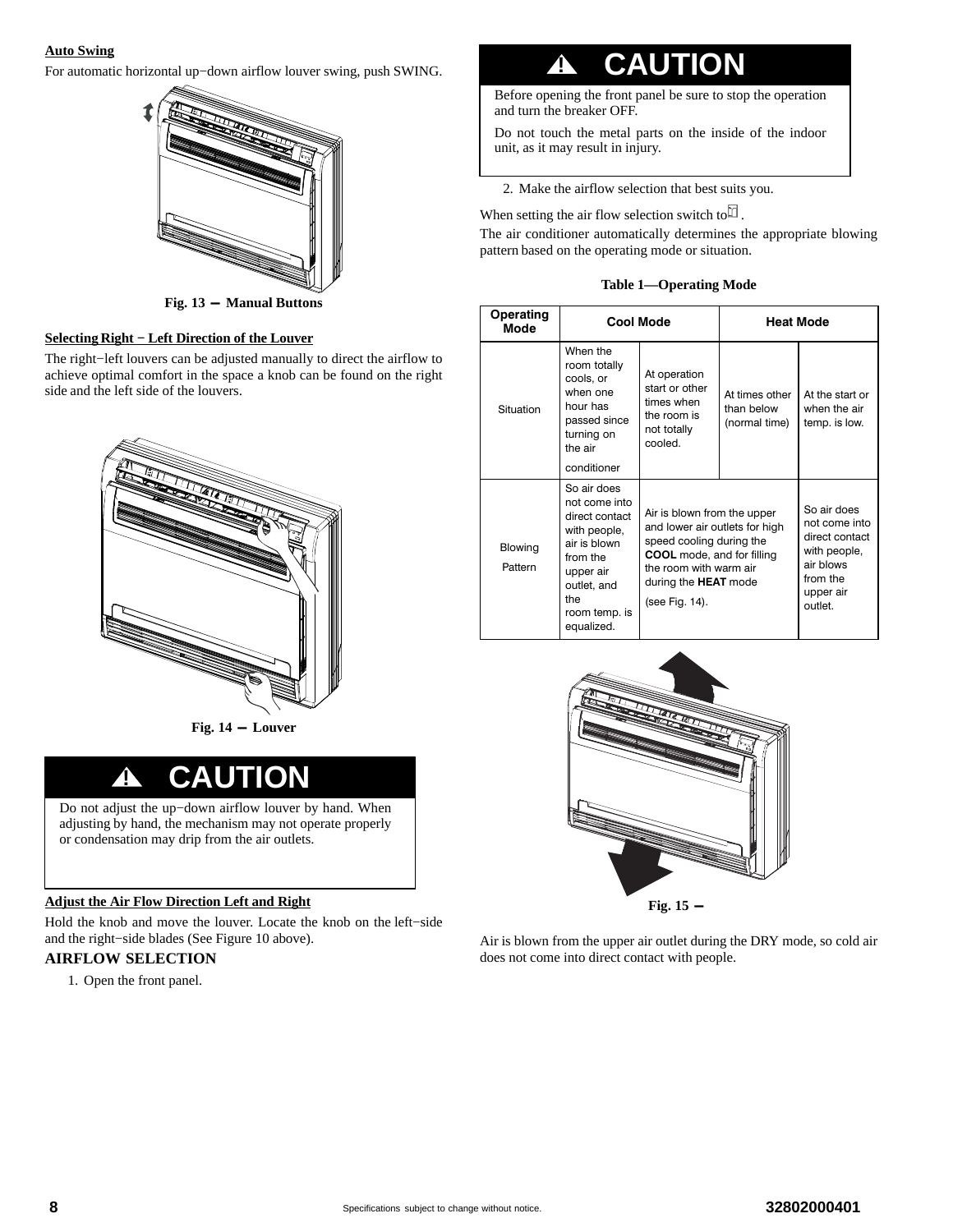#### **When Setting the Air Outlet Selection Switch to**

- $\bullet$  Regardless of the operating mode or situation, air blows from the upper air outlet.
- - Use this switch when you do not want air coming from the lower air outlet; for example while sleeping.

#### **AUTO OPERATION**



**Fig. 16 - Remote Controller Buttons for Auto Operation**

Ensure the unit is plugged in and power is available. The OPERATION indicator on the display panel of the indoor unit starts flashing.

- 1. Press the MODE button to select Auto.
- 2. Press the UP/DOWN button to set the desired temperature. The temperature can be set within a range of 62°F~86°F in 1°<sup>F</sup> increments.

3. Press the ON/OFF button to start the unit.

**NOTE**:

- $\bullet$  In Auto mode, the unit can logically choose the mode of Cooling, Fan, and Heating by sensing the difference between the actual ambient room temperature and the setting temperature on the remote controller.
- - In Auto mode, you cannot switch the fan speed. It has already been automatically controlled.
- - If Auto mode is not comfortable for you, the desired mode can be manually selected.

#### **Cooling /Heating/Fan Operation**

Ensure the unit is plugged in and power is available.

- 1. Press the MODE button to select COOL, HEAT (cooling and heating models only), or FAN mode.
- 2. Press the UP/DOWN buttons to set the desired temperature. The temperature can be set within a range of 62°F~86°F in 1°<sup>F</sup> increments.
- 3. Press the FAN button to select the fan speed in four steps− Auto, Low, Med, or High.
- 4. Press the ON/OFF button to start the unit.

**NOTE**: In FAN mode, the setting temperature is not displayed on the remote controller and you are not able to control the room temperature. In this case, only steps 1, 3, and 4 may be performed.

#### **DEHUMIDIFYING OPERATION**



Ensure the unit is plugged in and power is available. The OPERATION indicator on the display panel of the indoor unit starts flashing.

- 1. Press the MODE button to select DRY mode.
- 2. Press the UP/DOWN buttons to set the desired temperature. The temperature can be set within a range of 62°F~86°F in 1°<sup>F</sup> increments.
- 3. Press the ON/OFF button to start the unit.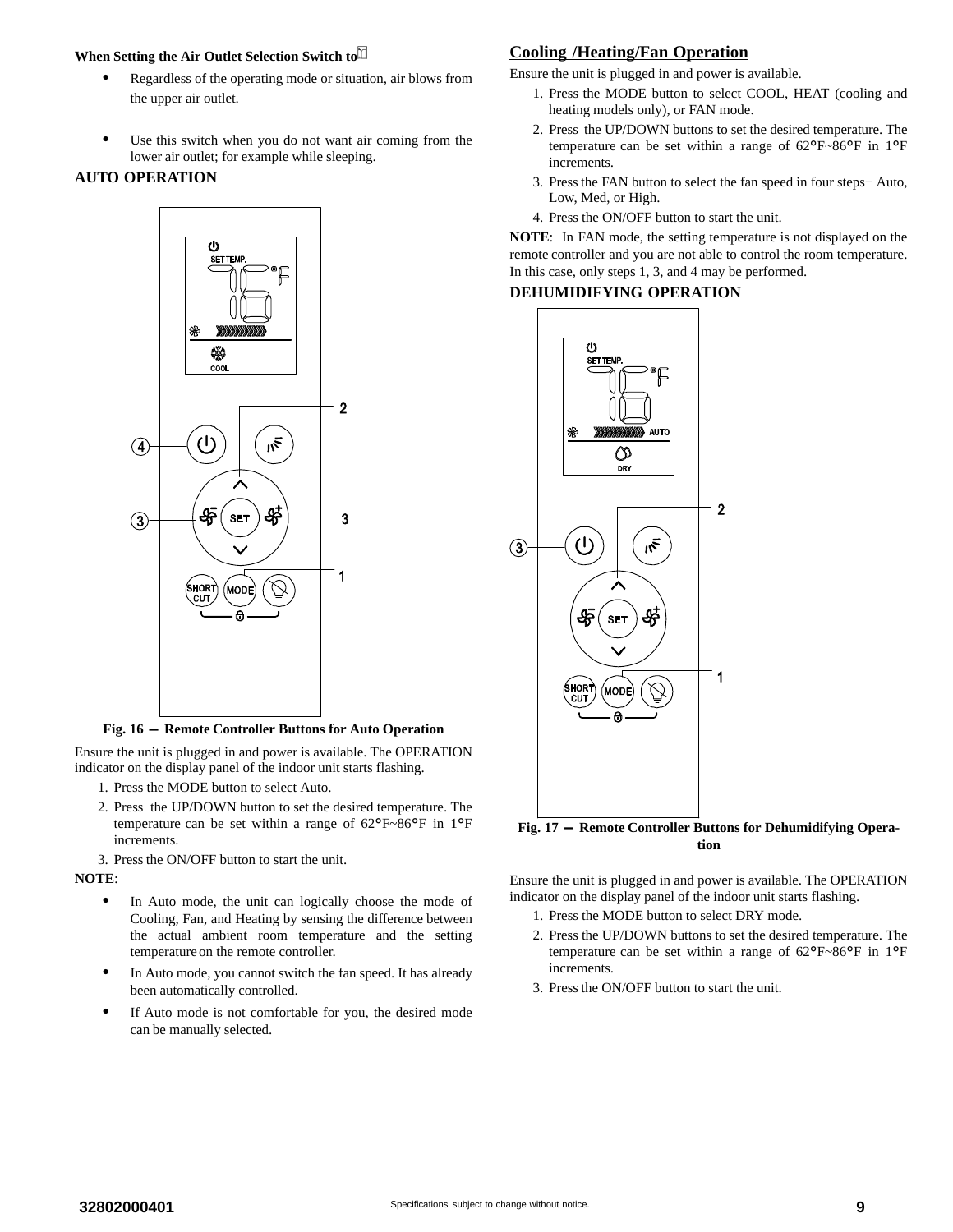#### **TIMER OPERATION**



#### **Fig. 18 - Remote Controller Buttons for Timer Operation**

Press the SET button can set the auto−on/off time of the unit.

#### **Set the Auto−On Time**

1. Press the SET button

The Timer on indicator  $\mathbf{O}^{on}$  displays and flashes. The last Auto−on setting time and the signal "h" shows on the LCD display area. Now it is ready to reset the Auto−on time to START the operation.

- 2. Press the ∧ or ∨ button to set desired Auto–On time. Each time you press the button, the time increases/decreases by half an hour between 0 and 10 hours and by one hour between 10 and 24 hours.
- 3. Once the desired time is established, there will be a three second delay before the remote controller transmits the signal to the unit. Then, the "h" signal disappears, and the Timer On indicator will remain on and the set temperature will re−appear on the LCD display window.

#### **Set the Auto−Off Time**

- 1. Press the SET button until the Timer On indicator  $\mathbf{Q}_{\text{OFF}}$  displays and flashes. The last Auto−off setting time and the "h" signal will be shown on the LCD display area. Now it is ready to reset the Auto−off time to STOP the operation.
- 2. Press the ∧ or ∨ button to set desired Auto–On time. Each time you press the button, the time increases/decreases by half an hour between 0 and 10 hours and by one hour between 10 and 24 hours.
- 3. Once the desired time is established, there will be a three second delay before the remote controller transmits the signal to the unit. Then, the "h" signal disappears, and the Timer Off indicator will remain on and the set temperature will re−appear on the LCD display window.

#### **Timer Setting Example**

**Timer ON**



#### **(Auto−ON Operation)**

The TIMER ON feature is useful when you want the unit to turn on automatically before you return home. The unit will automatically start operating at the set time.

#### **Example**

To start the unit in 6 hours.

- 1. Press the SET button to select TIMER ON.
	- The last setting of starting operation time and signal "h" will show on the display area.
- 2. Press the  $\land$  or  $\lor$  button to display "6.0h" on the TIMER ON display of the remote controller.
- 3. Wait for three seconds and the digital display area will show the temperature again. The  $\mathbf{O}^{\mathsf{ON}}$  indicator remains on and this function is activated.

#### **Timer OFF**





**Fig. 20 - Timer OFF Setting Example**

#### **(Auto−OFF Operation)**

The TIMER OFF feature is useful when you want the unit to turn off automatically after you go to bed. The unit will stop automatically at the set time.

#### **Example**

- To sop the unit in 10 hours.
	- 1. Press the SET button to select TIMER OFF.

The last setting of stopping operation time and the signal "h" will show on the display area.

- 2. Press the  $\land$  or  $\lor$  button to display "10h" on the TIMER OFF display of the remote controller.
- 3. Wait for three seconds and the digital display area will show the temperature again. The  $\mathbf{O}^{\text{OFF}}$  indicator remains on and this function is activated.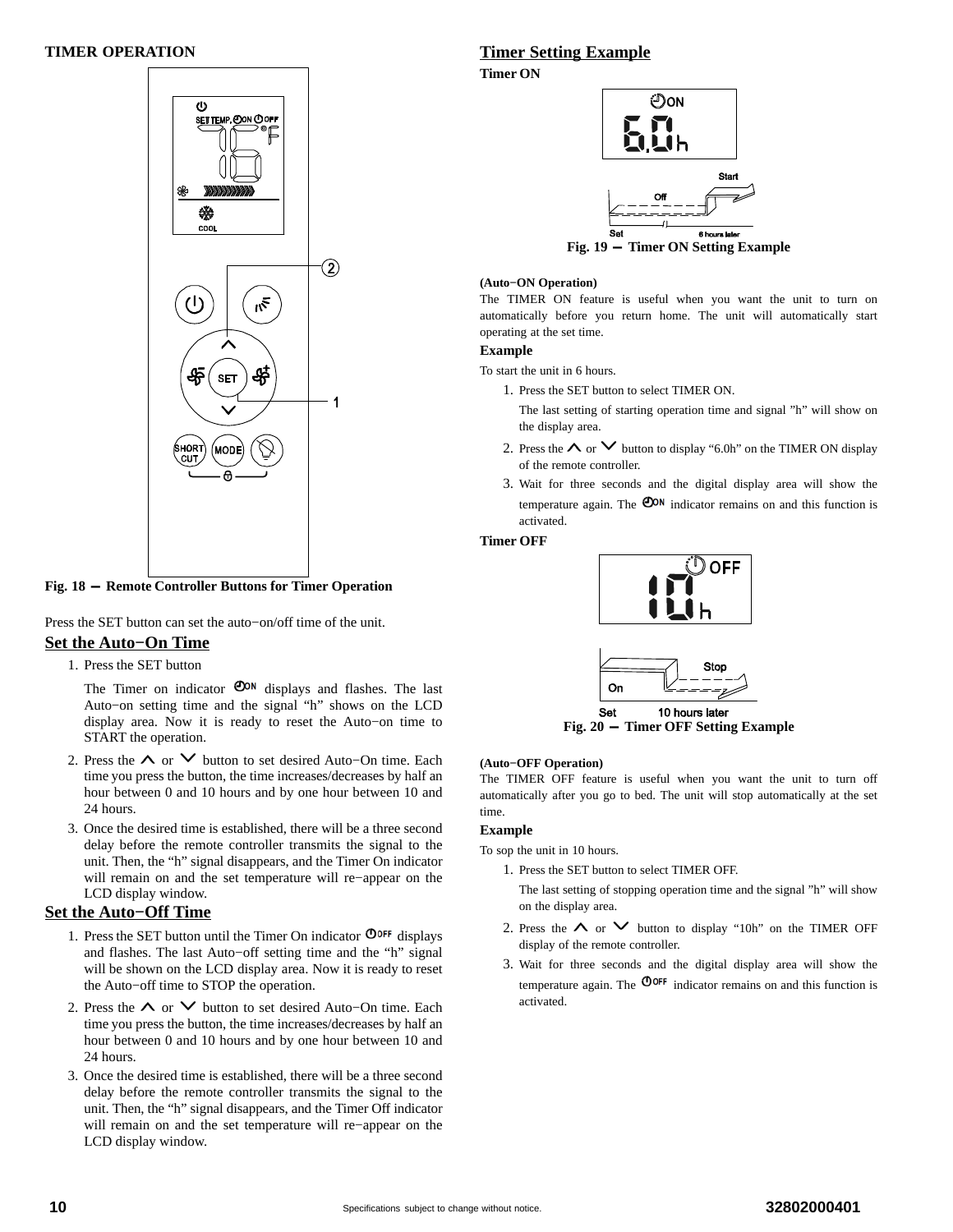#### **Combined Timer**

#### **(Setting both ON and OFF timers simultaneously)**

TIMER OFF  $\rightarrow$  TIMER ON  $(On \rightarrow Stop \rightarrow Start\ operation)$ 





**Fig. 21 – Combined Timer (Timer OFF**  $\rightarrow$  **Timer ON)** 

This feature is useful when you want to stop the unit in the evening and start it again in the morning.

#### **Example**

To stop the unit 2 hours after setting and start it again 10 hours after setting.

- 1. Press the SET button to select TIMER OFF.
- 2. Press the  $\land$  or  $\lor$  button to display "2.0h" on the TIMER OFF display.
- 3. Press the SET button to select TIMER ON.
- 4. Press  $\wedge$  or  $\vee$  button to display "10h" on the TIMER ON display.
- 5. Wait three seconds and the digital display area will show the temperature again. The  $\mathbf{O}^{OR}$  and  $\mathbf{O}^{OFF}$  indicators remain on and this function is activated.

#### TIMER ON  $\rightarrow$  TIMER OFF



**Fig. 22 - Combined Timer (Timer ON Timer OFF)**

This feature is useful when you want to start the unit before waking up and stopping it after leaving the house.

#### **Example**

To start the unit 2 hours after setting and stop it 5 hours after setting.

- 1. Press the SET button to select TIMER ON.
- 2. Press the  $\land$  or  $\lor$  button to display "2.0h" on the TIMER ON display.
- 3. Press the SET button to select TIMER OFF.
- 4. Press the  $\land$  or  $\lor$  button to display "5.0h" on the TIMER OFF display.
- 5. Wait three seconds, and the digital display area will show the temperature again.

The  $\bullet$ <sup>OON</sup> and  $\bullet$ <sup>OOFF</sup> indicators remain on and this function is activated.

#### **Sleep Mode**

SLEEP mode is used to conserve energy and can be used when the unit is in the COOL, HEAT or AUTO mode only.

#### **Cool Mode**

Push the SET button to activate Sleep mode. After 1 hour the set point raises by 1.8°F (1°C). After another hour, the set point raises by another  $1.8^{\circ}F(1^{\circ}C)$  and the fan runs in a low speed. The unit shuts off

5 hours after setting the SLEEP mode. The SLEEP mode cancels if either the "MODE", "TEMP",

"FAN", "TIMER", or "ON/OFF" buttons on the remote control are pressed.

#### **Heat Mode**

Same as the COOLING mode however set points are lowered by 1.8°<sup>F</sup>  $(1^{\circ}C).$ 

#### **Turbo Mode**

Use TURBO to cool or heat the room rapidly.

Press FAN + for at least 2 seconds. An audible "beep" is heard if the indoor unit supports this function. The fan runs on super high speed. The TURBO mode terminates automatically 20 minutes after pushing TURBO. It can be terminated immediately by selecting the TURBO mode again. When the TURBO mode is terminated, the unit reverts to the original setting.

#### **Self Clean Mode**

**Press the SET** button to activate or deactivate the self – cleaning function. Under this function, the air conditioner automatically cleans and dries the evaporator. The cleaning cycle takes 30 minutes, after which the unit turns off automatically. Pressing SELF CLEAN on the middle of the cycle cancels the operation and turns the unit off. This function can be activated only on the COOL or DRY mode.

#### **Follow Me Mode**

Press the SET button to activate or deactivate this function. Under this setting, the temperature that appears in the remote control is the actual temperature at its location. The remote control sends this signal to the air conditioner every 3 minutes. This function is not available for the DRY and FAN modes.

#### **Freeze Protection Mode**

Press FP for approximately 2 seconds to activate or deactivate the freeze protection mode (heating set back). The indoor unit displays "FP".

**NOTE**: This function is only available in the HEATING mode.

Under this function, the unit operates at high fan speed and the coil temperature automatically sets to  $46^{\circ}F (8^{\circ}C)$ . This mode can also be deactivated by pressing ON/OFF, SLEEP, MODE, FAN, or either TEMP.

#### **Silence Mode**

**NOTE**: The Silence Mode (SLC ) is not available on this model.

#### **LED Light**

Press LED to turn the display light on and off.

#### **Resetting the Remote Control**

If the batteries in the remote control are removed, the current settings will be cancelled and the control returns to the initial settings and will be in standby mode. Push ON/OFF to activate it.

#### **Time Delay**

If ON/OFF is pressed too soon after a stop, the compressor will not start for 3 to 4 minutes due to the inherent protection against frequent compressor cycling. The unit only emits an audible beep when the signals are received correctly.

#### **Heating Features**

If the unit is in the HEATING mode, there is a delay when the fan starts. The fan starts only after the coil is warmed up to prevent cold blow.

#### **Auto Defrost Operation**

In the HEATING mode, if the outdoor coil is frosted, the indoor fan and outdoor fan turns off while the system removes the frost on the outdoor coil. The system automatically reverts to normal operation when frost is removed from the outdoor unit.

#### **Auto Start**

If the power fails while the unit is operating, the unit stores the operating condition, and it will start operation automatically under those conditions when the power is restored.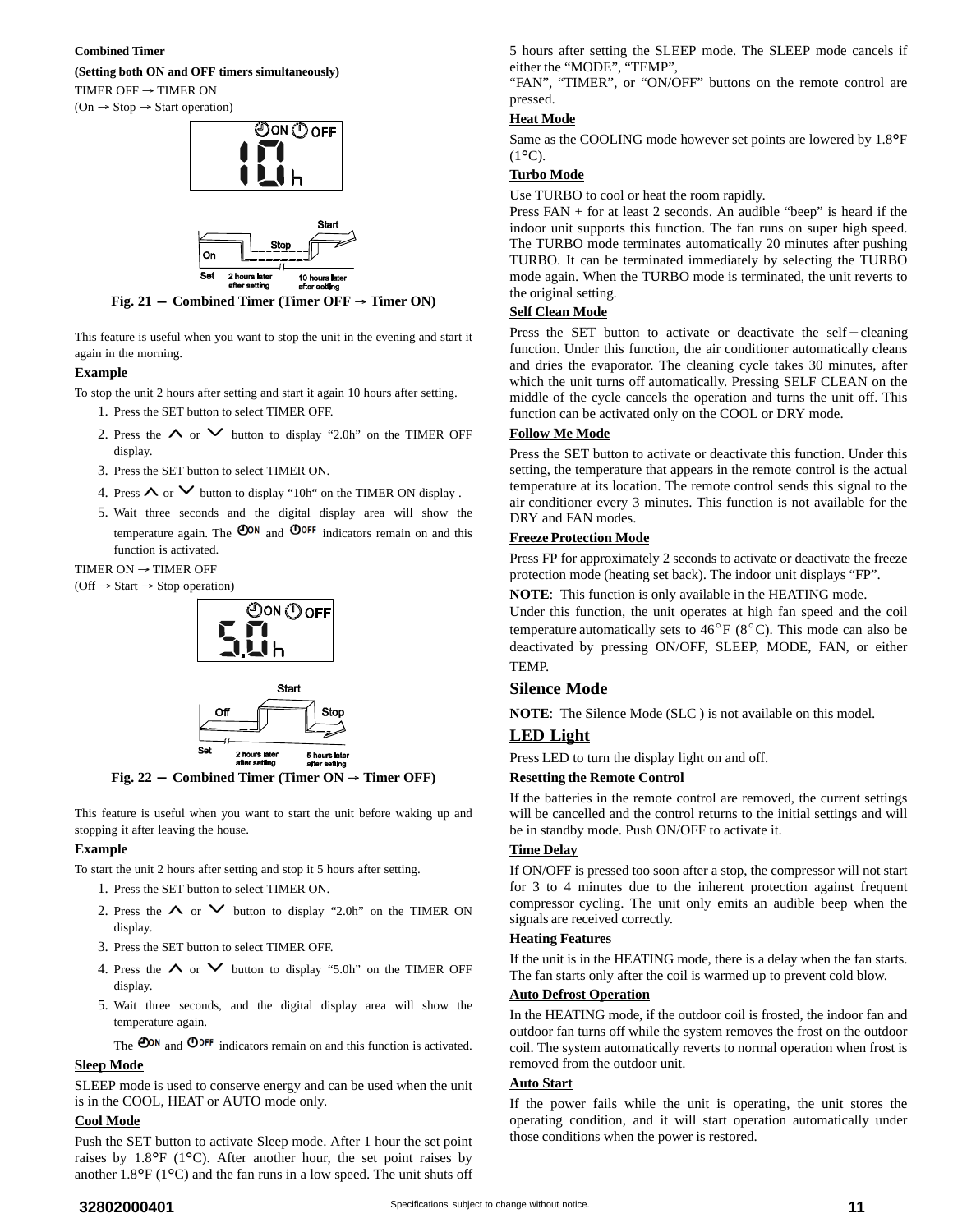### <span id="page-11-0"></span>**CLEANING, MAINTENANCE, AND TROUBLESHOOTING**

## **! CAUTION**

#### **ELECTRICAL SHOCK HAZARD**

Failure to follow this caution may result in personal injury or death.

Always turn off power to the system before performing any cleaning or maintenance to the system. Turn off the outdoor disconnect switch located near outdoor unit. Be sure to disconnect indoor unit if on a separate switch

## **! CAUTION**

#### **EQUIPMENT DAMAGE/OPERATION HAZARD**

Failure to follow this caution may result in equipment damage or improper unit operation.

Operating the system with dirty air filters may damage the indoor unit and could cause reduced cooling performance, intermittent system operation, frost build−up on indoor coil or blown fuses.

#### **PERIODIC MAINTENANCE**

Periodic maintenance is recommended to ensure proper operation of the unit. Recommended maintenance intervals may vary depending on the installation environment, e.g., dusty zones. Refer to Table [2](#page-13-0).

## **! CAUTION**

#### **CUT HAZARD**

Failure to follow this caution may result in personal injury.

The coil fins are very sharp. Use caution when cleaning.

Always wear safety protection.

#### **Cleaning the Coil**

Clean the coil at the beginning of each cooling season or when necessary. Use a vacuum cleaner or a long−bristle brush to avoid damage to the coil fins.

#### **Air Filters**

Remove and clean the air filters once a month.

**NOTE:** If the air filters show signs of excessive wear or are torn, they must be replaced. Contact your local dealer for replacement filters.

1. Open the front panel.



**Fig. 23 - Open the front panel**

**Air Outlet Selection Switch** 

2. Remove the air filter.



**Fig. 24 - Remove the Filter**

3. Remove the carbon filter. Hold the frame's tabs and remove the four claws. The carbon filter can be renewed by washing it with water once every 6 months. It is recommended to replace the carbon filter every year.





4. Clean the air filter. A vacuum cleaner or pure water may be used to clean the air filter. If the dust accumulation is excessive, please use soft brush and mild detergent to clean it and dry out in cool place.

## **! IMPORTANT**

### **UNIT DAMAGE HAZARD**

The air−in side should face up when using vacuum cleaner. The air−in side should face down when using water.

5. Set the air filter and the carbon filter as they were and close the front panel. Operating the unit without the air filters may result in equipment damage or even failure as dust will accumulate inside the indoor unit.

A150680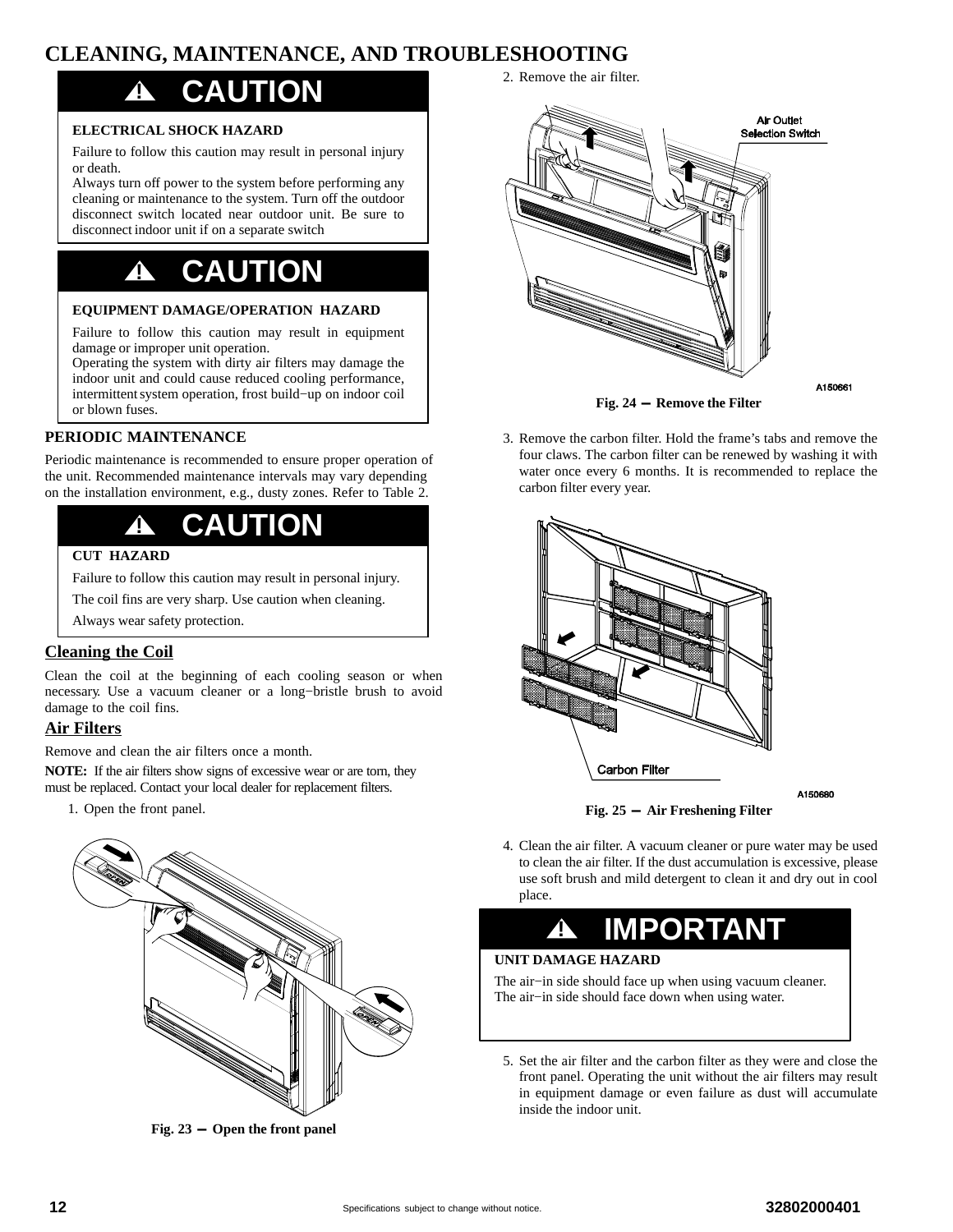## **! CAUTION**

#### **EQUIPMENT DAMAGE HAZARD**

Failure to follow this caution may result in equipment damage.

When cleaning the front panel, do not use water hotter than <sup>105</sup>°F (40.6°C) and do not pour water onto the fan coil. Do not use abrasive or petroleum based cleaners as they may damage the front panel.

#### **Indoor Unit Front Panel**

To clean the front panel on the indoor unit, wipe the outside with a soft, dry cloth.

#### **Preparing for Extended Shutdown Period**

Clean the filters and reposition them in the unit. Operate the unit in FAN ONLY mode for 12 hours to dry all internal parts.

Turn main power supply off and remove batteries from the remote control.

#### **System Operation Recommendations**

The items outlined in the following list help to ensure proper system operation:

- $\bullet$ Replace both remote control batteries at the same time.
- $\bullet$  Point the remote control toward the unit display panel when transmitting a command.
- -Keep doors and windows closed while unit is operating.
- - Contact an authorized service representative if a problem arises that cannot be easily resolved.
- - Do not perform cleaning or maintenance activities while the unit is on.
- - Keep the display panel on the unit away from direct sunlight and heat as this may interfere with remote control transmissions.
- - Do not block air intakes and outlets on the indoor or outdoor units.

#### **Energy Saving Recommendations**

The following recommendations adds greater efficiency to the ductless system:

- $\bullet$  Select a comfortable thermostat setting and leave it at chosen setting. Avoid continually raising and lowering the setting.
- - Keep the filter clean. Frequent cleaning may be necessary depending on indoor air quality.
- - Use drapes, curtains or shades to keep direct sunlight from heating the room on very hot days.
- -Limit the unit's run time by using the TIMER function.
- -Do not obstruct the air intake on the front panel.
- - Turn on the air conditioning unit before the indoor air becomes too uncomfortable.